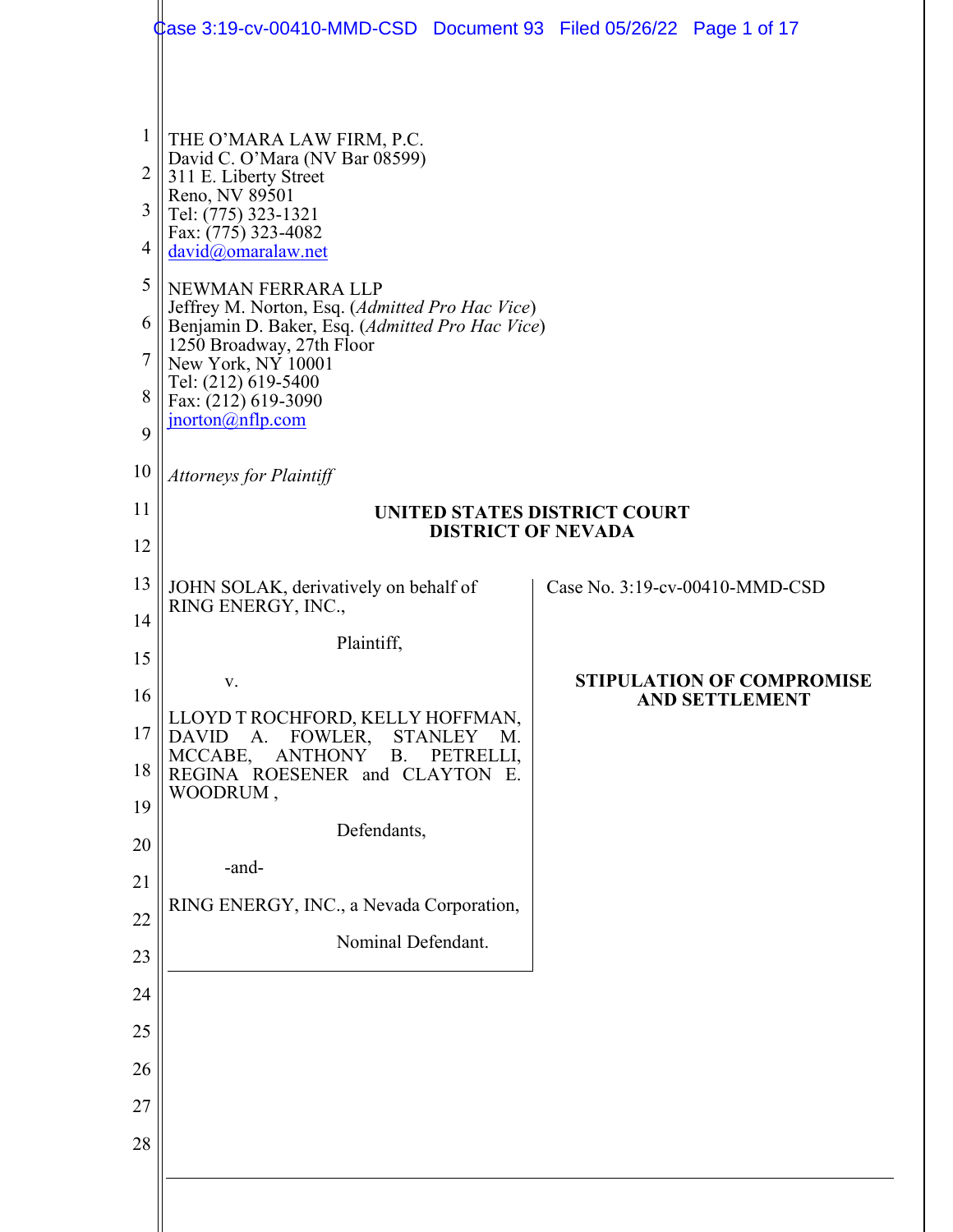1 2 3 4 5 6 7 8 This Stipulation of Compromise and Settlement ("Stipulation"), dated May 25, 2022, is entered into by and among the following parties, by and through their undersigned attorneys: Plaintiff John Solak ("Plaintiff" or "Mr. Solak"), individually and derivatively on behalf of Ring Energy, Inc. ("Ring" or the "Company"); defendants Lloyd T. Rochford, Kelly Hoffman, David Fowler, Stanley McCabe, Anthony B. Petrelli, Regina Roesener, and Clayton E. Woodrum (collectively, the "Individual Defendants"); and nominal defendant Ring (with the Individual Defendants, "Defendants"). Plaintiff and Defendants are collectively referred to herein as the "Settling Parties" and each individually as a "Settling Party."

9 10 11 12 13 This Stipulation is intended by the Settling Parties to fully, finally, and forever compromise, resolve, discharge, and settle all claims in the Released Claims against the Released Persons and dismiss the Derivative Action with prejudice, upon the terms set forth below and subject to the approval of the United States District Court for the District of Nevada pursuant to Fed. R. Civ. P.  $23.1(c)$  $23.1(c)$  $23.1(c)$ .<sup>1</sup>

14 **I. BACKGROUND**

15 16 17 WHEREAS, Ring is a natural gas company incorporated in Nevada and headquartered in The Woodlands, Texas focused on the acquisition, exploration, and development of high-quality, oil and liquids rich assets in the Permian Basin of Texas and New Mexico;

18 19 WHEREAS, the Individual Defendants are comprised of current and former members of the Board of Directors (the "Board") of Ring;

20 21 22 23 24 25 26 27 WHEREAS, on July 19, 2019, Plaintiff filed a shareholder derivative complaint (the "Complaint") in the United States District Court for the District of Nevada, alleging, *inter alia*, that the Individual Defendants breached their fiduciary duties to the Company, were unjustly enriched, and wasted the Company's assets by compensating themselves at an excessive level in comparison to its peers in years 2017 through 2020, and violated Section 14(a) of the Securities Exchange Act of 1934, as amended, by including false and/or misleading information related to director compensation in the Company's proxy statements. Based on these allegations, Plaintiff

<span id="page-1-0"></span>28

All capitalized terms not otherwise defined are defined in Section II.1 herein.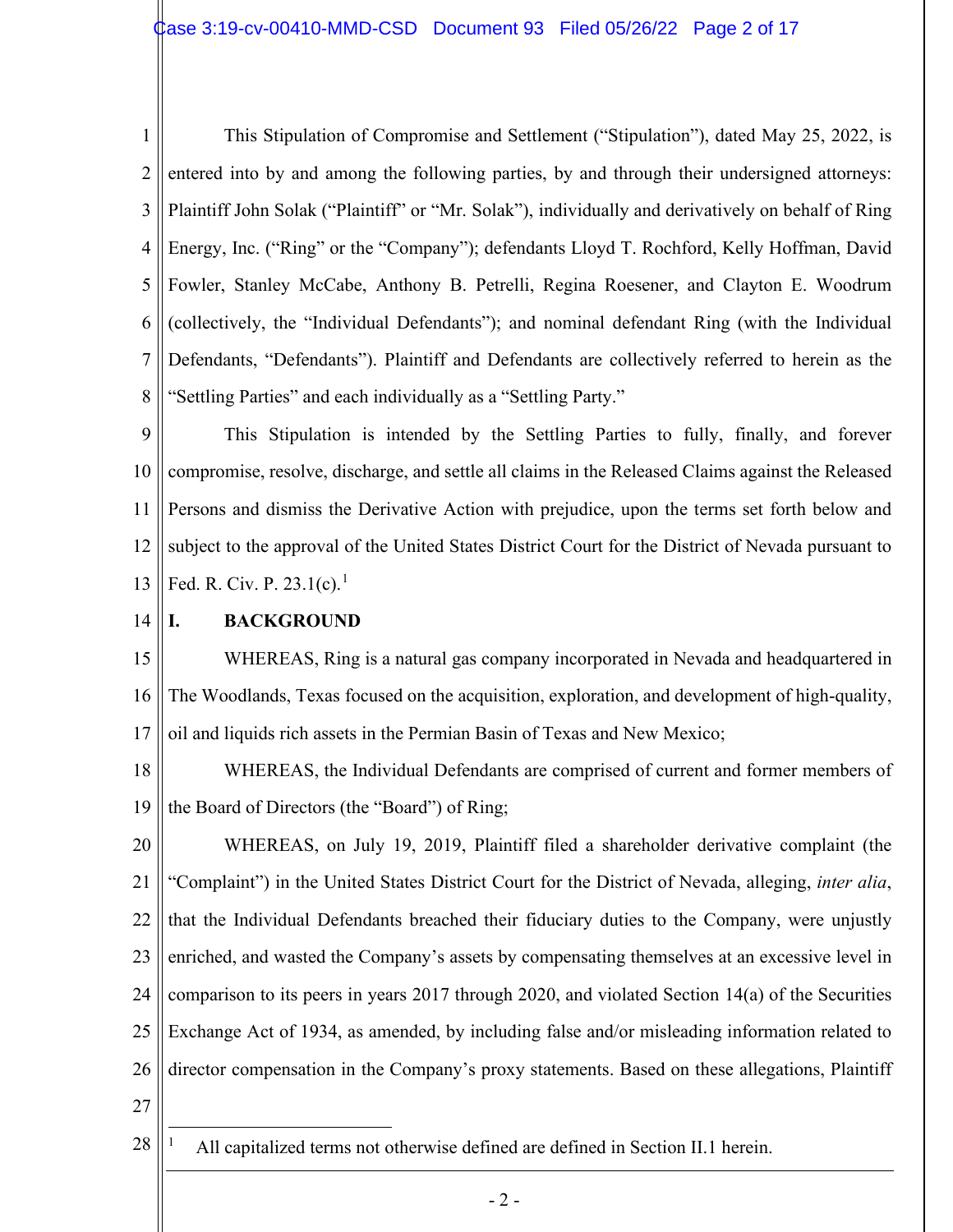1 2 3 alleged that certain directors and officers of Ring breached their fiduciary duty, were unjustly enriched, wasted corporate assets, and violated Section 14(a) of the Securities Exchange Act of 1934, as amended (the "Action");

4 5 WHEREAS, on September 30, 2019, Defendants moved to dismiss the Complaint, and the Defendants' motion was granted by the Court on April 14, 2020;

6 7 8 9 10 11 12 13 WHEREAS, on April 29, 2020, Plaintiff filed an amended shareholder derivative complaint (the "Amended Complaint) alleging, *inter alia*, that the Individual Defendants breached their fiduciary duties to the Company, were unjustly enriched, and wasted the Company's assets by compensating themselves at an excessive level in comparison to its peers in years 2017 through 2020, and violated Section 14(a) of the Securities Exchange Act of 1934, as amended, by including false and/or misleading information related to director compensation in the Company's proxy statements. Based on these allegations, Plaintiff asserted all of the same claims as were initially raised in the Action;

14 15 WHEREAS, on June 30, 2020, Defendants moved to dismiss the Amended Complaint, and the Defendants' motion was granted by the Court on September 3, 2020;

16 17 WHEREAS, on September 11, 2020, Mr. Solak filed a motion for reconsideration of the Court's dismissal of the Amended Complaint, which the Court granted on December 18, 2020;

18 19 WHEREAS, on February 18, 2021, Defendants filed an Answer to the Amended Complaint;

20 21 WHEREAS, on March 3, 2021, the Settling Parties participated in Court-ordered mediation with Magistrate Judge William G. Cobb, without reaching a settlement;

22 23 24 25 WHEREAS, between March 12, 2021 and February 2022, the parties engaged in substantial discovery, including: (i) demanding and responding to numerous written discovery requests; (ii) defendants' production of 3,724 documents; (iii) noticing and preparing for depositions of all defendants; and (iv) briefing and arguing a motion to compel;

26 27 28 WHEREAS, during the course of the Action, Plaintiff asserts that Ring reconstituted its Board, brought on new officers, and made several changes to its corporate policies, practices, and disclosures, including: (i) updating the reported compensation in Ring's Director Compensation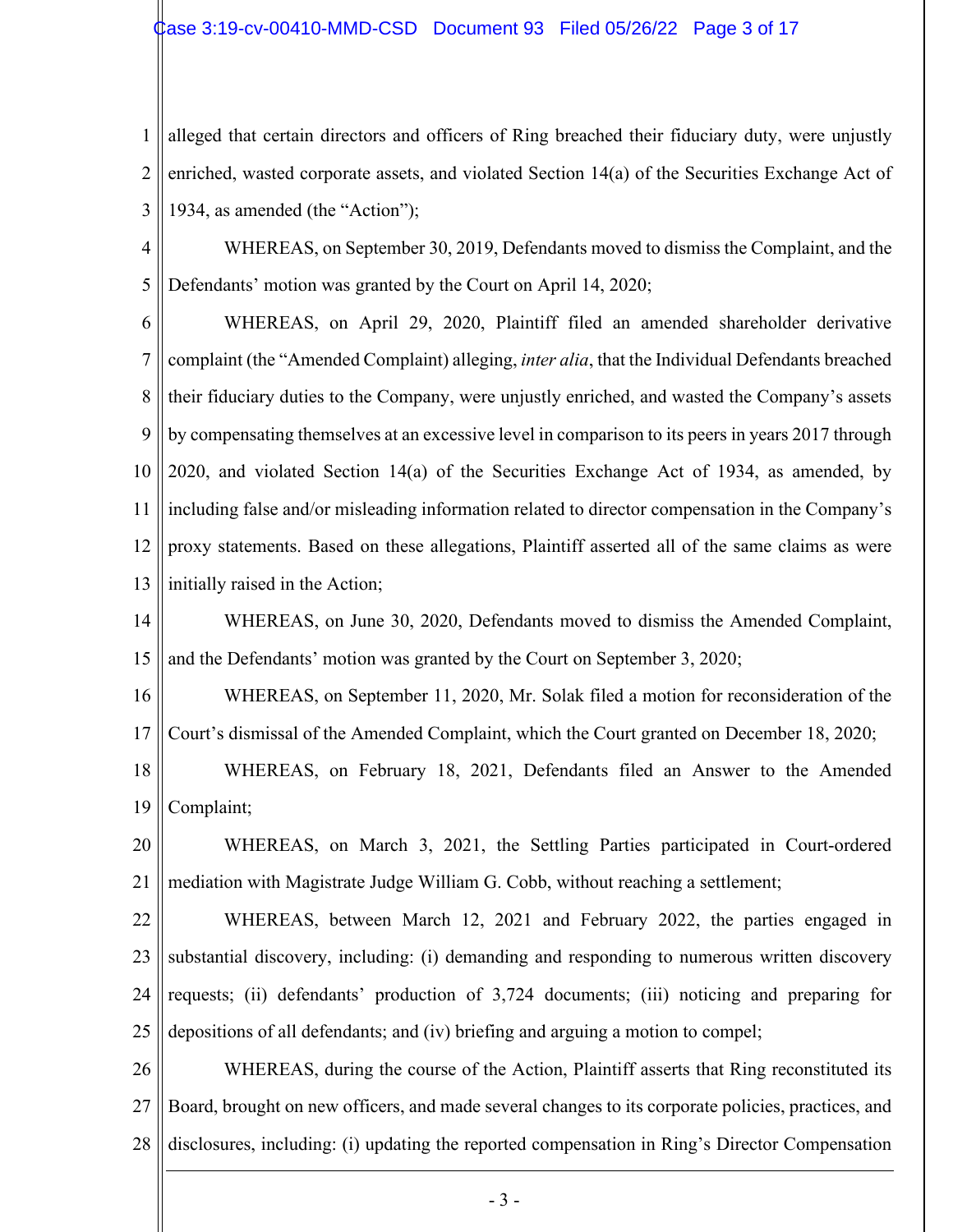1 2 3 4 Tables; (ii) reducing the number of potentially conflicted and/or non-independent members of the Board; (iii) adopting a "say-on-pay" advisory shareholder vote on executive compensation; and (iv) awarding non-director grants with lower reported values than those addressed in the Amended Complaint (collectively "Corporate Governance Reforms");

5

6

WHEREAS, Ring acknowledges that Plaintiff contends the aforementioned Corporate Governance Reforms were informed, in part, by the Action;

7 8 9 10 11 WHEREAS, while at the time this Action was commenced, Plaintiff believed grounds existed for a shareholder derivative action based on the Company's then-current director compensation practices, policies, and disclosures, he now believes the Corporate Governance Reforms undertaken by Ring adequately address his concerns and moot the need to pursue further relief through litigation;

12 13 14 15 WHEREAS, the Company and the Board expressly deny any wrongdoing and deny that grounds exist giving rise to a meritorious shareholder derivative action relating to the conduct, acts, or omissions alleged in the Amended Complaint, enter into this Stipulation for the sole purpose of resolving this Action without any admission of any wrongdoing;

16 17 18 19 20 WHEREAS, notwithstanding the Settling Parties' respective views on the merits and/or the likelihood of success of a shareholder derivative action concerning the matters raised in the Amended Complaint, the Settling Parties desire to dispose of all potential claims, whether in equity or in law, and whether such claims are known or unknown, which have arisen at any time prior to the execution of this Stipulation (the "Effective Date").

21

## **II. TERMS OF STIPULATION AND AGREEMENT OF SETTLEMENT**

22 23 24 25 26 27 28 NOW, THEREFORE, IT IS HEREBY STIPULATED AND AGREED by and among Plaintiff (individually on behalf of himself and derivatively on behalf of Ring) and Defendants, each by and through their respective counsel, subject to the approval of the Court pursuant to Fed. R. Civ. P. 23.1(c), that in exchange for the consideration set forth below, the Released Claims shall be and hereby are compromised, settled, discontinued, and dismissed with prejudice, as to all Settling Parties, and the Derivative Action shall be dismissed with prejudice as to the Defendants, upon the terms and subject to the conditions set forth herein as follows: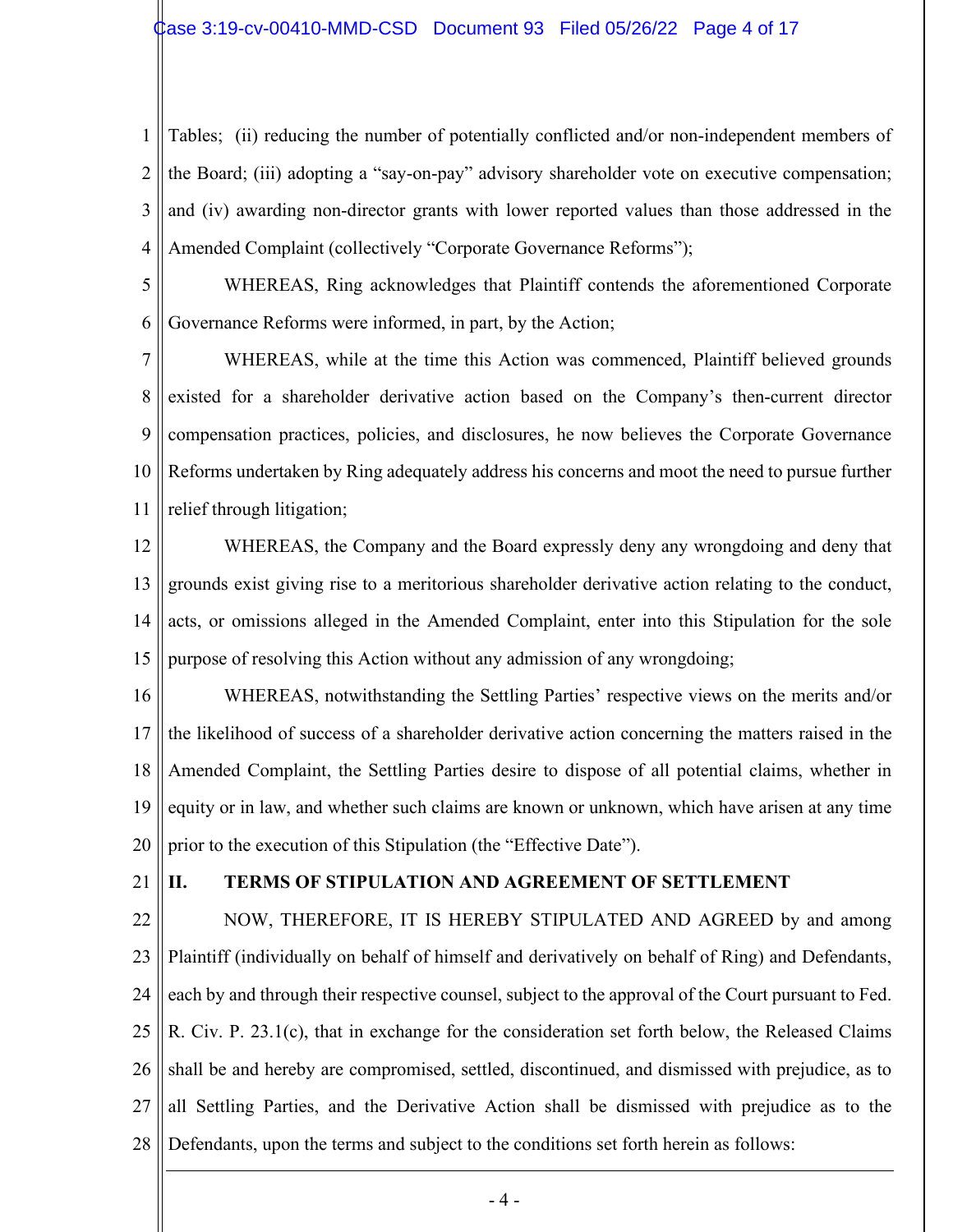#### 1 **1. Definitions**

3

2 As used in this Stipulation, the following terms have the meanings specified below:

1.1. "Court" means the United States District Court for the District of Nevada.

4 5 1.2. "Effective Date" means the date by which all of the events and conditions specified in Section II.6.1 herein have been met and have occurred.

6 7 1.3. "Execution Date" means the date upon which all Settling Parties have executed this Stipulation.

8 9 10 1.4. "Final Judgment" means the Order and Final Judgment entered by the Court dismissing this Derivative Action with prejudice, substantially in the form annexed hereto as Exhibit C.

11 12 13 14 15 16 1.5. "Final" means the expiration of all time to seek appeal or other review of the Final Judgment, or if any appeal or other review of such Final Judgment is filed and not dismissed, after such Final Judgment is upheld on appeal in all material respects and is no longer subject to appeal, reargument, or review. For the avoidance of doubt, a modification or reversal on appeal of any amount awarded pursuant to the Fee and Expense Application shall not constitute a material change.

17 18 1.6. "Notice" means the Notice of Pendency of Settlement of Action, substantially in the form annexed hereto as Exhibit B.

19 20 21 22 23 24 1.7. "Person" means a natural person, individual, corporation, partnership, limited partnership, limited liability partnership, limited liability company, association, joint venture, joint stock company, estate, legal representative, trust, unincorporated association, government, or any political subdivision or agency thereof, any business or legal entity, and any spouse, heir, legatee, executor, administrator, predecessor, successor, representative, or assign of any of the foregoing.

25 26 1.8. "Plaintiff's Counsel" means Newman Ferrara LLP, and The O'Mara Law Firm, P.C.

27 28 1.9. "Released Claims" means and includes any and all claims for relief or causes of action, debts, demands, rights, liabilities, losses, and claims whatsoever, known or unknown, fixed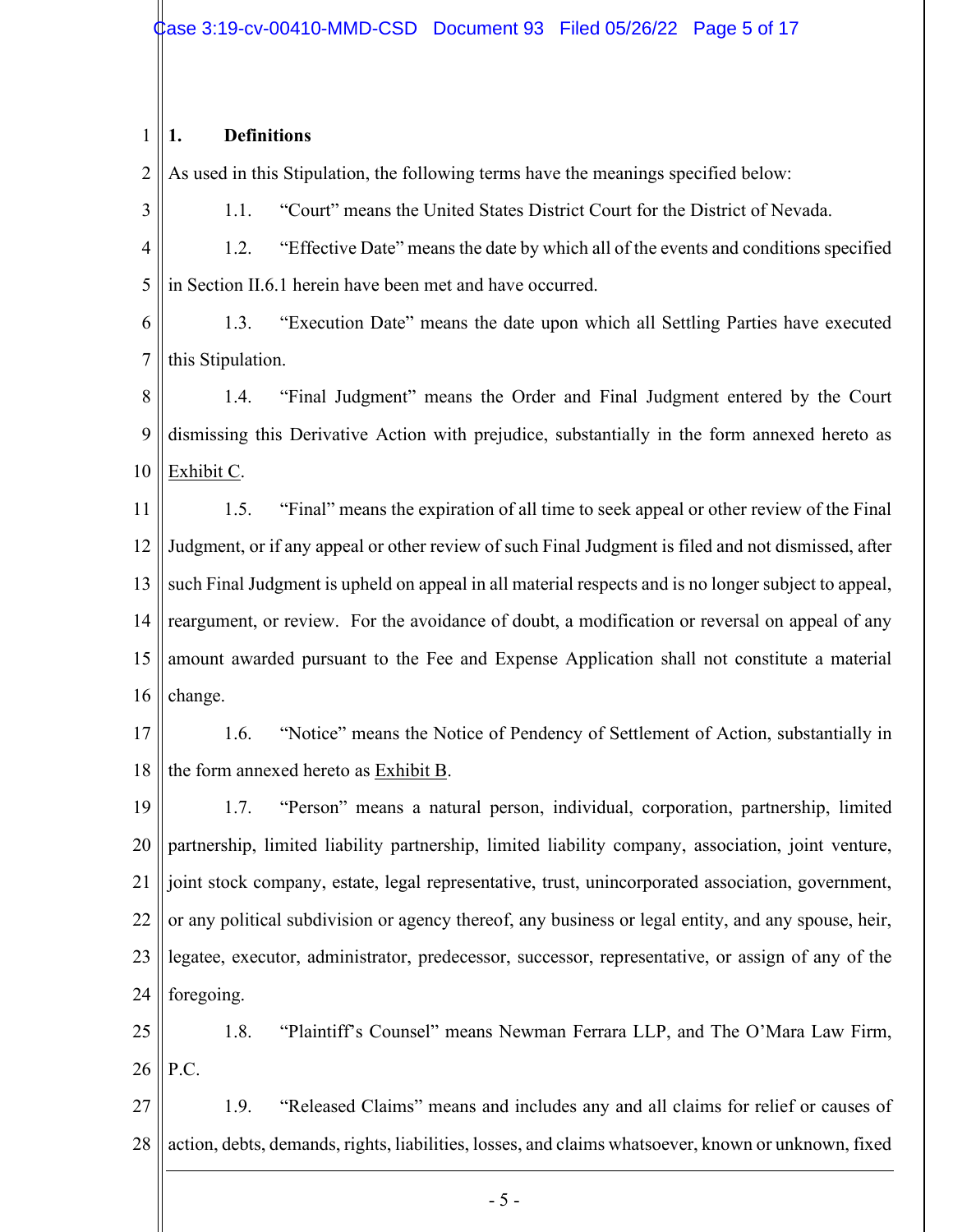1 2 3 4 5 6 7 8 9 10 11 12 13 14 15 16 or contingent, accrued or unaccrued, liquidated or unliquidated, at law or in equity, matured or unmatured, suspected or unsuspected, apparent or unapparent, and without regard to the subsequent discovery of additional or different facts, that have been or could have been asserted by Plaintiff as a stockholder of Ring, or any other Ring stockholder, or any other Person acting or purporting to act derivatively on behalf of Ring against the Released Persons, in the Derivative Action or in any other forum arising out of, or based upon, any of the allegations, transactions, facts, matters, events, disclosures, non-disclosures, occurrences, representations, statements, acts or omissions, alleged or referred to in the Complaint, including, without limitation, (i) any compensation Ring paid to its non-employee directors from January 1, 2013, through the Effective Date, (ii) any non-employee director compensation plan, policies, or guidelines in effect at Ring from January 1, 2013, through the Effective Date, (iii) the disclosure of director compensation in the Company's proxy statements, and (iv) any decision of the Company's officers or directors related to the foregoing; provided, however, that it is understood that "Released Claims" and any release provided by this Settlement shall not include: (a) any claims to enforce the Settlement, and (b) any claims by Defendants or any other insured to enforce their rights under any contract or policy of insurance.

17 18 19 20 21 1.10. "Released Persons" means the Individual Defendants and their predecessors, successors, subsidiaries, affiliates, agents, attorneys, insurers, and each of their past or present officers, directors, and employees. "Released Persons" also includes Ring and all current and former officers, directors, or employees of Ring that could have been named in the Derivative Action.

- 22 23 24 1.11. "Releasing Persons" means Plaintiff (both individually and derivatively on behalf of Ring), any other Ring stockholder acting or purporting to act on behalf of Ring, and Ring. "Releasing Person" means, individually, any of the Releasing Persons.
- 25 26 27 1.12. "Scheduling Order" means an order scheduling a Settlement Hearing and approving the form of Notice and method of giving notice, substantially in the form annexed hereto as Exhibit A.
- 28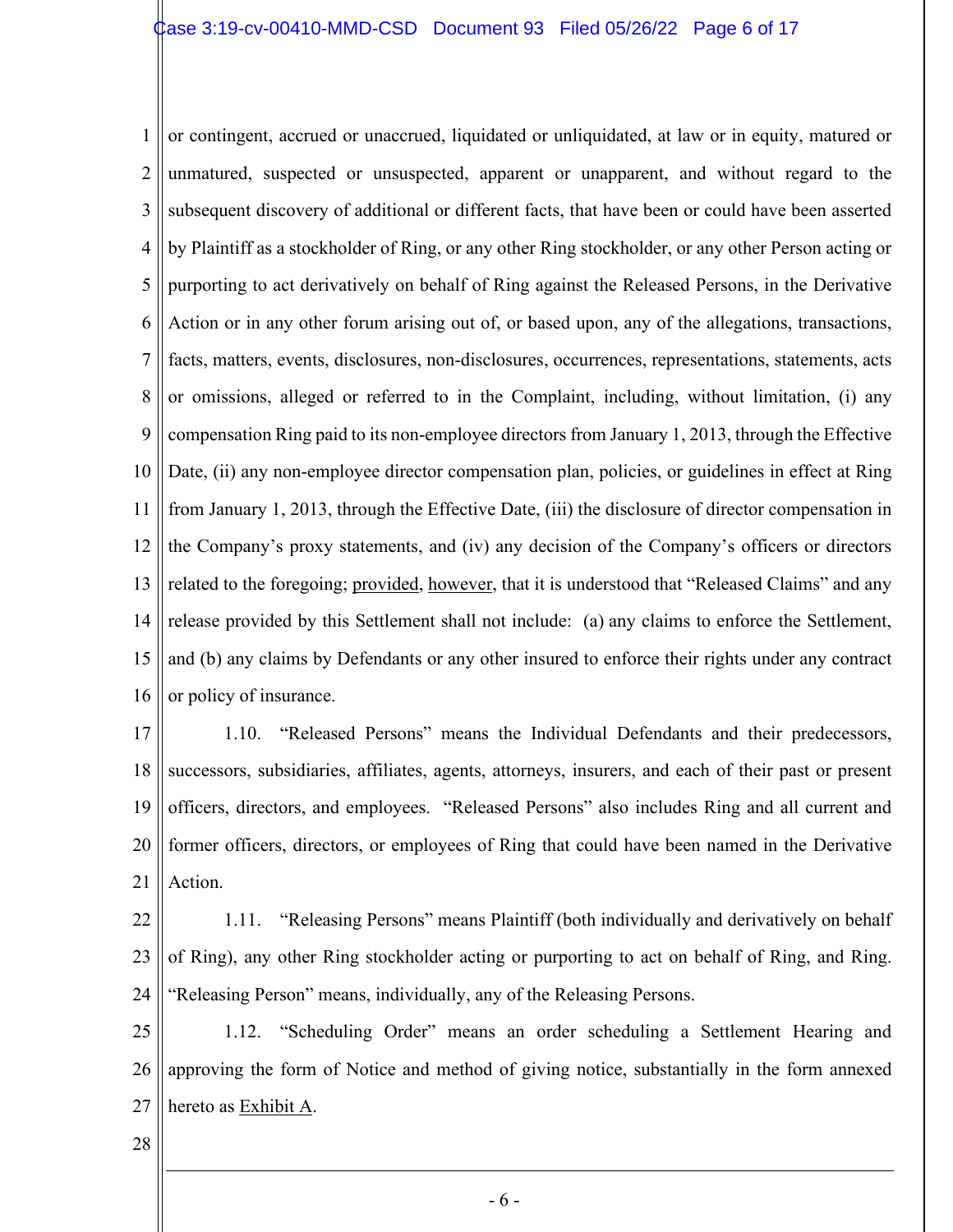1 2 1.13. "Settlement Hearing" means the hearing set by the Court to consider final approval of the Settlement.

3 4 5 6 7 8 9 10 11 1.14. "Unknown Claims" means any Released Claim(s) that Plaintiff or Defendants do not know of or suspect to exist in his, her, or its favor at the time of the release of the Released Claims, including without limitation those which, if known, might have affected the decision to enter into the Settlement. With respect to any and all Released Claims, the Settling Parties agree that upon the Effective Date, the Settling Parties and all Releasing Persons shall be deemed to have waived the provisions, rights, and benefits conferred by or under California Civil Code Section 1542, or any other law of the United States or any state or territory of the United States, or principle of common law, which is similar, comparable, or equivalent to California Civil Code Section 1542, which provides:

12 13 14 15 A GENERAL RELEASE DOES NOT EXTEND TO CLAIMS THAT THE CREDITOR OR RELEASING PARTY DOES NOT KNOW OR SUSPECT TO EXIST IN HIS OR HER FAVOR AT THE TIME OF EXECUTING THE RELEASE AND THAT, IF KNOWN BY HIM OR HER, WOULD HAVE MATERIALLY AFFECTED HIS OR HER SETTLEMENT WITH THE DEBTOR OR RELEASED PARTY.

16 17 18 19 20 21 22 23 24 25 26 The Settling Parties acknowledge that they may hereafter discover facts in addition to or different from those now known or believed to be true by them with respect to the subject matter of the Released Claims, but it is the intention of the Settling Parties to completely, fully, finally, and forever compromise, settle, release, discharge, and extinguish any and all Released Claims, known or unknown, suspected or unsuspected, contingent or absolute, accrued or unaccrued, apparent or unapparent, which do now exist, or heretofore existed, or may hereafter exist, and without regard to the subsequent discovery of additional or different facts. The Settling Parties acknowledge, and the Ring stockholders shall be deemed by operation of the Final Judgment to have acknowledged, that the foregoing waiver was separately bargained for and is a key element of this Stipulation of which this release is a part, and was relied upon by each and all of the Defendants in entering into the Settlement.

- 27 **2. Terms of the Settlement**
- 28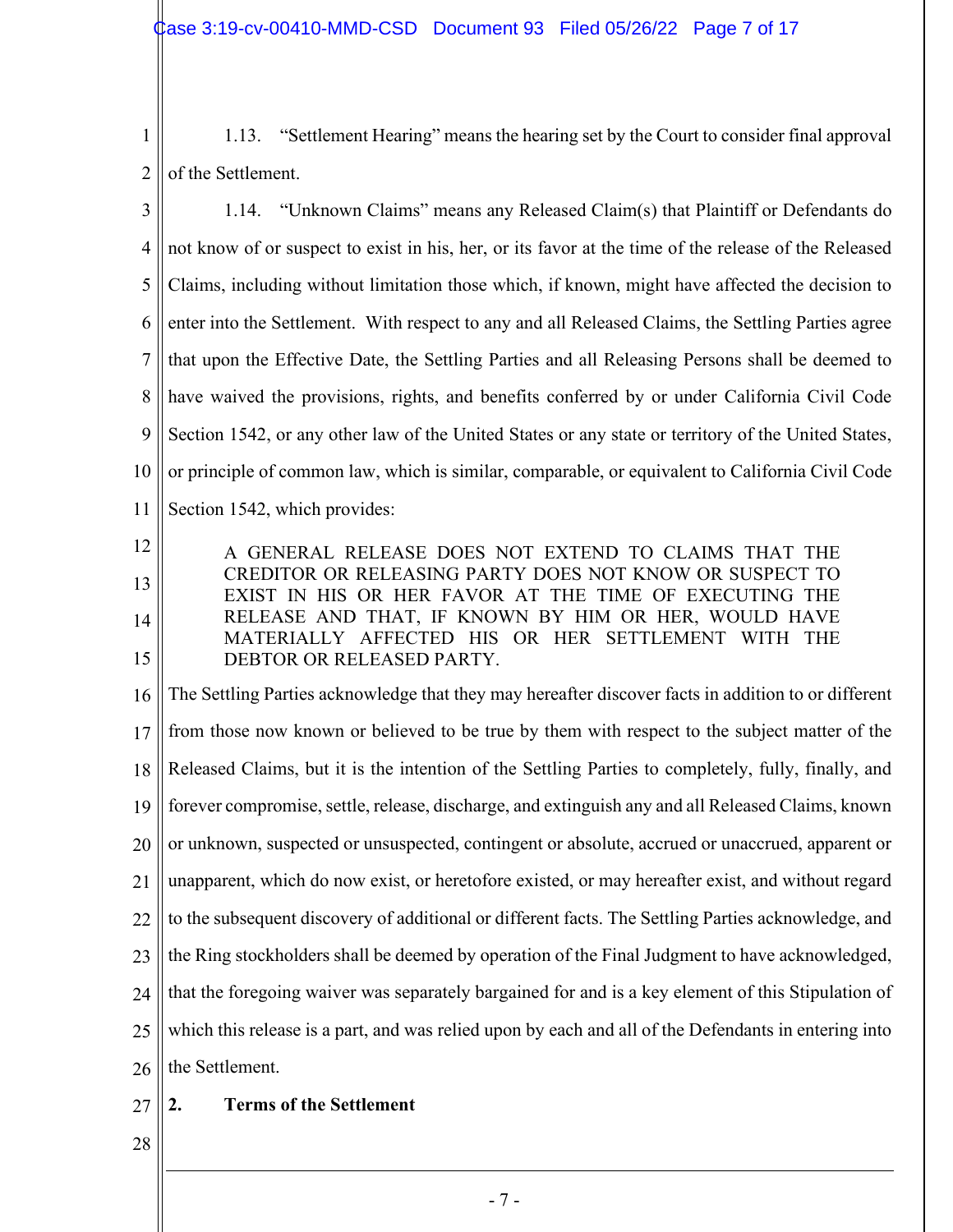1 2 3 4 5 6 7 2.1. During the course of the Action, Ring implemented the Corporate Governance Reforms, which involved: (i) reconstituting the Company's Board; (ii) hiring new officers; and (iii) changing the Company's corporate policies, practices, and disclosures, including: (a) updating the reported compensation in Ring's Director Compensation Tables; (b) reducing the number of potentially conflicted and/or non-independent members of the Board; (c) adopting a "say-on-pay" advisory shareholder vote on executive compensation; and (d) awarding nondirector grants with lower reported values than those addressed in the Amended Complaint.

8

## **3. Scheduling Order, Notice, and Approval**

9 10 11 12 13 14 3.1. Promptly after execution of this Stipulation, the Settling Parties shall submit this Stipulation together with its exhibits to the Court, including the proposed Scheduling Order substantially in the form of Exhibit A attached hereto, requesting: (i) the approval of the manner of notice to Ring stockholders substantially in the form attached hereto as Exhibit B; (ii) the Court's consideration of the proposed Settlement and Plaintiff's application for attorneys' fees and expenses; and (iii) a date for the Settlement Hearing.

15 16 17 18 19 20 21 22 23 24 25 26 27 3.2. Notice to current Ring stockholders shall consist of the Notice of Pendency of Settlement of Derivative Action (the "Notice"), substantially in the form attached hereto as Exhibit B, and shall be provided to Ring stockholders as follows: within fourteen (14) business days after the entry of the Scheduling Order, Ring shall mail or cause to be mailed the Notice, substantially in the form filed herewith, to all record Ring stockholders at their respective addresses currently set forth in Ring's stock records. All record holders who were not also the beneficial owners of the shares of Ring common stock held by them of record shall be requested to forward the Notice to the beneficial owners of those shares. The Company shall use reasonable efforts to give notice to such beneficial owners by: (i) making additional copies of the Notice available to any record holder who, prior to the Settlement Hearing, requests the same for distribution to beneficial owners, or (ii) mailing or causing to be mailed additional copies of the Notice to beneficial owners as reasonably requested by record holders who provide names and addresses for such beneficial holders. In addition, the Company shall use reasonable efforts to

28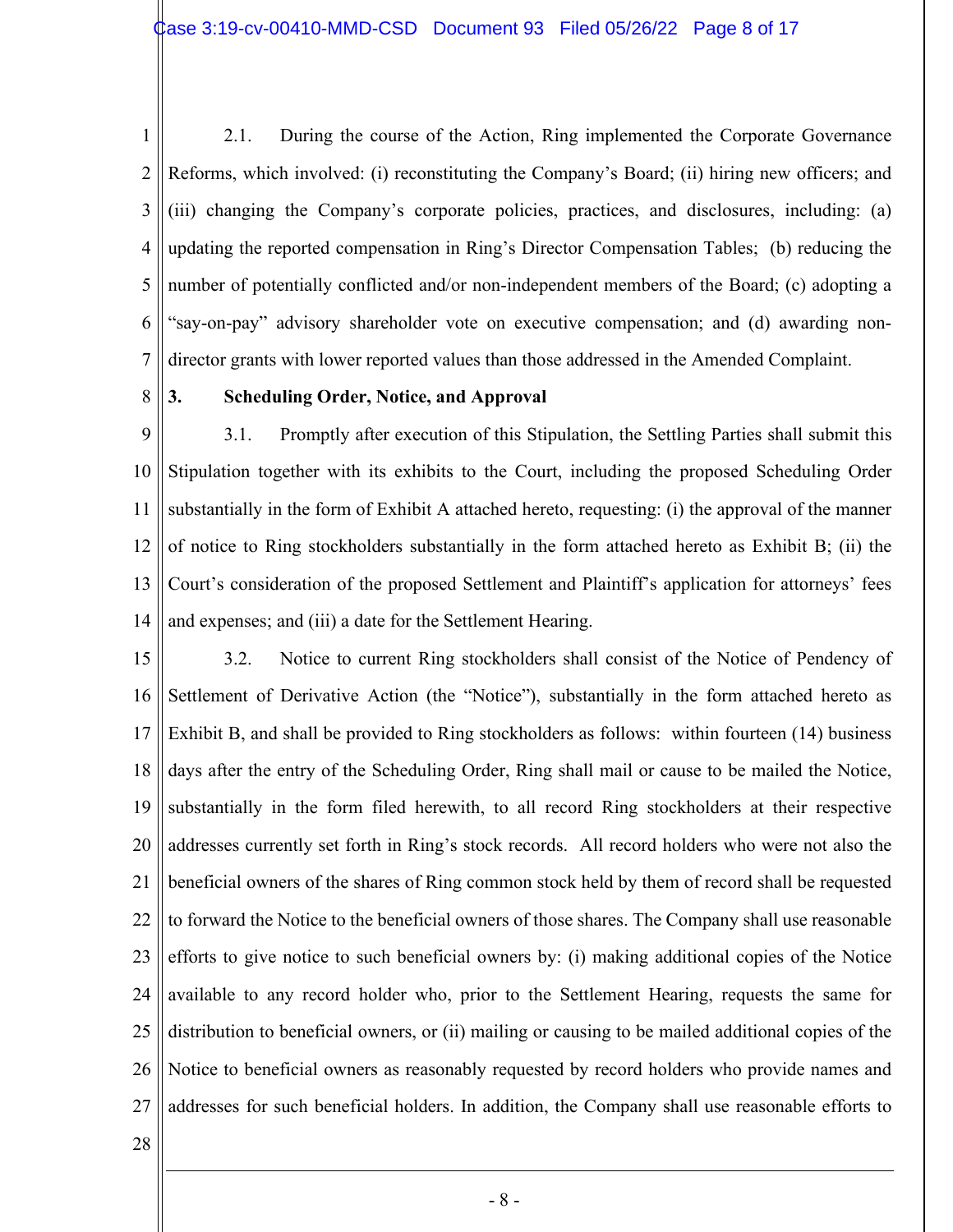1 2 give notice to all beneficial owners of Ring's stock by posting a copy of the Notice on the Company's website.

3 4 5 6 3.3. At least ten (10) business days prior to the Settlement Hearing, Defendants shall serve on counsel in the Derivative Action and file with the Court an appropriate affidavit with respect to the preparation, mailing, and public disclosure of the Notice in the manner set forth in Section II.3.2.

- 7 8 9 3.4. Ring shall be responsible for all costs associated with the mailing and public disclosure of the Notice. If additional notice is required by the Court, then the cost and administration of such additional notice will be borne by Ring.
- 10 11 3.5. The Settling Parties believe the content and manner of the Notice constitutes adequate and reasonable notice to Ring stockholders pursuant to applicable law and due process.

12 13 14 3.6. Pending the Court's determination as to final approval of the Settlement, Plaintiff agrees to stay this proceeding and not to initiate any other proceedings other than those incident to the Settlement itself.

15 16 17 18 19 3.7. The Settling Parties will request the Court to order (in the Scheduling Order) that, pending final determination of whether the Settlement should be approved by the Court, Plaintiff in the Derivative Action and all Ring stockholders are barred and enjoined from commencing, prosecuting, instigating, or in any way participating in the commencement or prosecution of any action asserting any Released Claim against Defendants or any of the Released Persons.

20 21 22 23 24 25 26 3.8. The Settling Parties and their attorneys agree to use their individual and collective best efforts to obtain Court approval of the Stipulation. The Settling Parties and their attorneys further agree to use their individual and collective best efforts to effect, take, or cause to be taken all actions, and to do, or cause to be done, all things reasonably necessary, proper, or advisable under applicable laws, regulations, and agreements to consummate and make effective, as promptly as practicable, the Stipulation provided for hereunder and the dismissal of the Derivative Action.

- 27 **4. Attorneys' Fees and Expenses**
- 28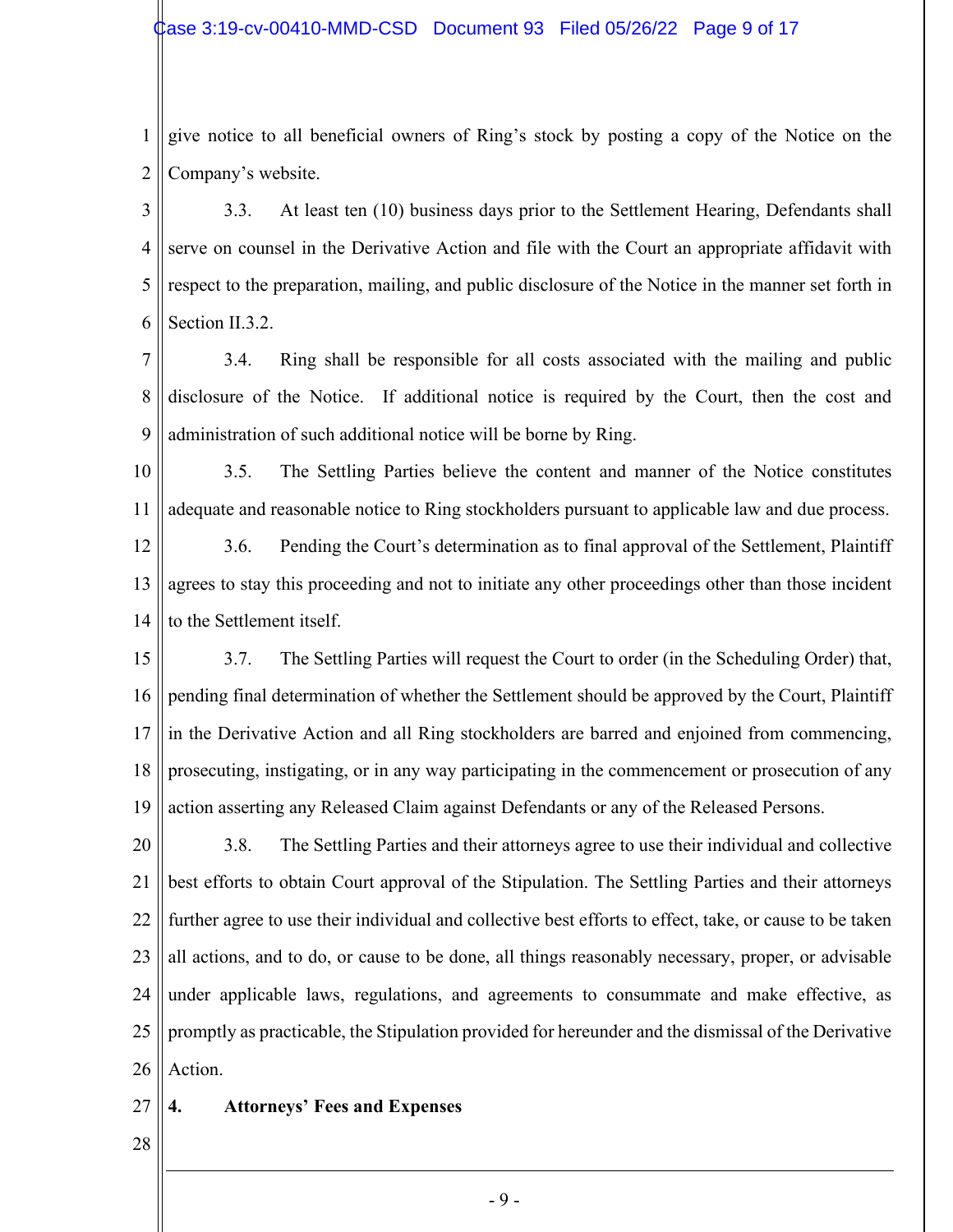1 2 3 4 5 6 7 8 9 10 11 12 13 14 4.1. Defendants acknowledge and agree that Plaintiff's Counsel is entitled to a fee award. Subject to the terms and conditions of the Stipulation and any Order of the Court, Ring has agreed to pay an award of attorneys' fees and expenses to Plaintiff's Counsel of \$150,000 (the "Fee and Expense Amount") or any lesser amount permitted by the Court or the Ninth Circuit. The Fee and Expense Amount shall be paid by Ring and/or its insurers. Plaintiff's Counsel may apply for attorneys' fees and expenses only in the Court and shall make no application for attorneys' fees or expenses in any other jurisdiction. The Fee and Expense Amount shall be paid to Plaintiff's Counsel within ten (10) business days after the Court enters the Final Judgment, subject to Plaintiff's Counsel's timely provision of the requisite payment information, including wire instructions and a completed Form W-9, and obligation to refund that amount within ten (10) business days if the Settlement is reversed, vacated or modified on appeal or by collateral attack. Except as otherwise provided herein, each of the Settling Parties shall bear his, her, or its own fees and costs and neither Ring nor any other Released Person shall have any obligations with respect to Plaintiff's Counsel's fees and/or expenses beyond the Fee and Expense Amount.

15 16 4.2. Any failure of the Court to approve a request for the Fee and Expense Amount in whole or in part shall not affect the remainder of the Settlement.

17 18 19 20 4.3. No fees or expenses shall be paid to Plaintiff's Counsel pursuant to the Settlement in the absence of approval by the Court of a complete release of all Released Persons, substantially in the form of Section II.5.1 herein. This section shall be immediately binding on the Settling Parties.

21 22 23 24 4.4. Except as provided in Section II.4 of this Stipulation, Defendants shall have no obligation to pay or reimburse any fees, expenses, costs, or damages alleged or incurred by Plaintiff, by Ring stockholders, or by their attorneys, experts, advisors, or representatives with respect to the Released Claims.

#### 25 **5. Releases**

26 27 28 5.1. Upon the Effective Date, the Releasing Persons shall be deemed to have, and by operation of the Final Judgment shall have, fully, finally, and forever settled, released, discharged, extinguished, and dismissed with prejudice the Released Claims (including Unknown Claims)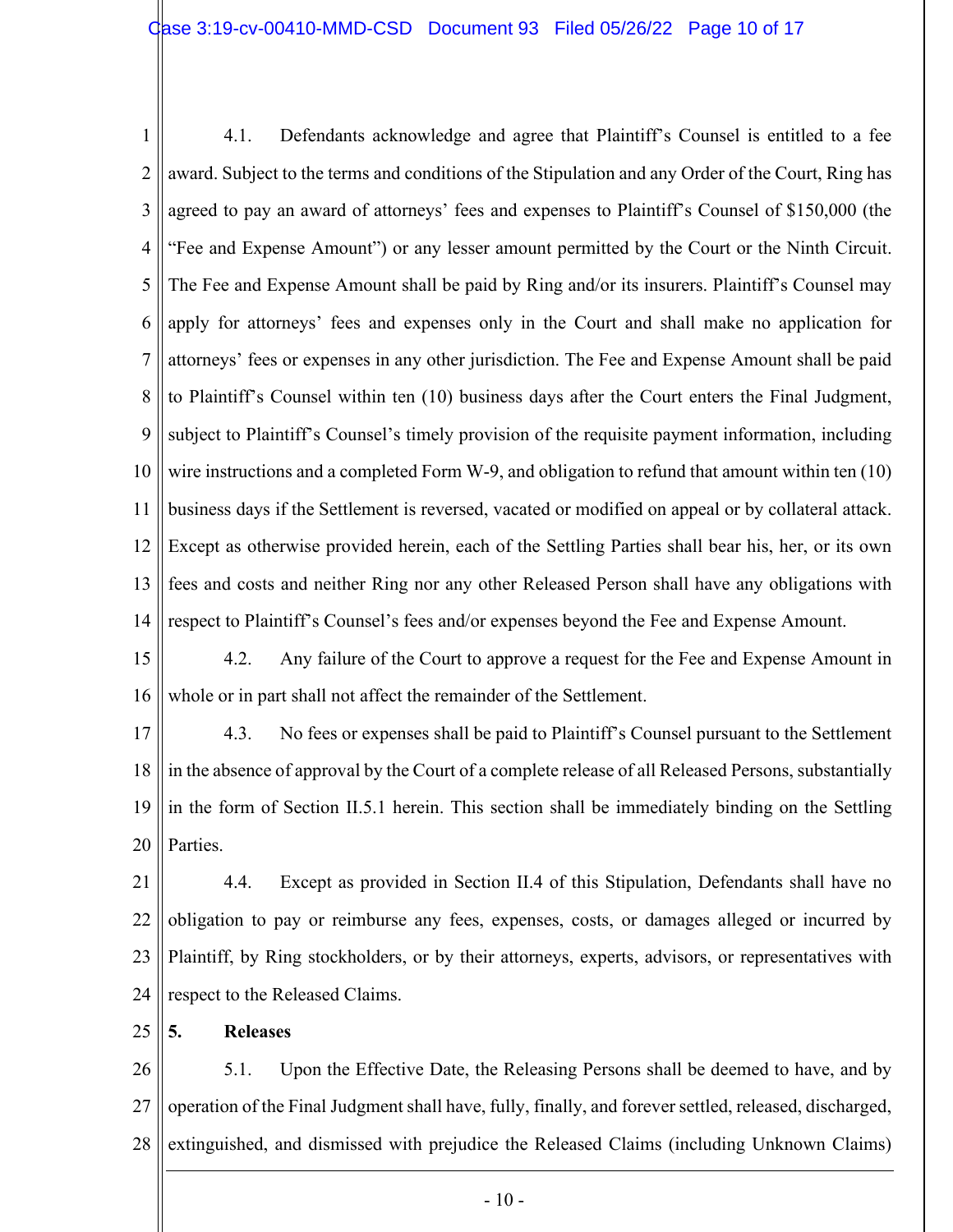1 2 3 against the Individual Defendants and each and all of the Released Persons; provided, however, that such release shall not affect any claims or impair or restrict the rights of any Settling Party to enforce the terms of this Stipulation.

4 5 6 7 8 9 10 11 5.2. Upon the Effective Date, the Released Persons and Ring, along with their predecessors, successors and assignees, shall be deemed to have, and by operation of the Final Judgment shall have, fully, finally, and forever settled, released, discharged, extinguished, and dismissed with prejudice all claims (including Unknown Claims), arising out of, relating to, or in connection with the institution, prosecution, assertion, settlement, or resolution of the Derivative Action against Plaintiff and Plaintiff's Counsel, and their predecessors, successors and assignees; provided, however, that such release shall not affect any claims or impair or restrict the rights of any Settling Party to enforce the terms of this Stipulation.

12

## **6. Conditions of Settlement, Effect of Disapproval, Cancellation, or Termination**

13 14 15 16 17 18 19 20 6.1. The Settlement shall be conditioned on the occurrence of all of the following events: (a) Court approval of the Settlement, following dissemination of the Notice to Ring's stockholders and the Settlement Hearing; (b) entry of the Final Judgment in the Derivative Action approving the proposed Settlement and providing for the dismissal with prejudice of the Derivative Action and the grant of the release of the Released Claims; (c) dismissal with prejudice of the Derivative Action without the award of any damages, costs, fees, or the grant of any further relief to any party, except as provided in Section II.4.1 of this Stipulation; and (d) the expiration of the time to seek an appeal or otherwise review the Final Judgment.

21 22 23 24 25 26 27 28 6.2. If any of the conditions listed in Section II.6.1 are not met, this Stipulation and any Settlement documentation shall be null and void and of no force and effect. Furthermore, in the event that any of the conditions listed in Section II.6.1 are not met: the Settling Parties shall be restored to their positions on the date immediately prior to the Execution Date, this Stipulation shall not be deemed to constitute an admission of fact by any Settling Party, and neither the existence of this Stipulation, nor its contents, shall be admissible in evidence or be referred to for any purposes in the Derivative Action or in any litigation or judicial proceeding; this Stipulation shall not be deemed to entitle any Settling Party to the recovery of costs and expenses incurred in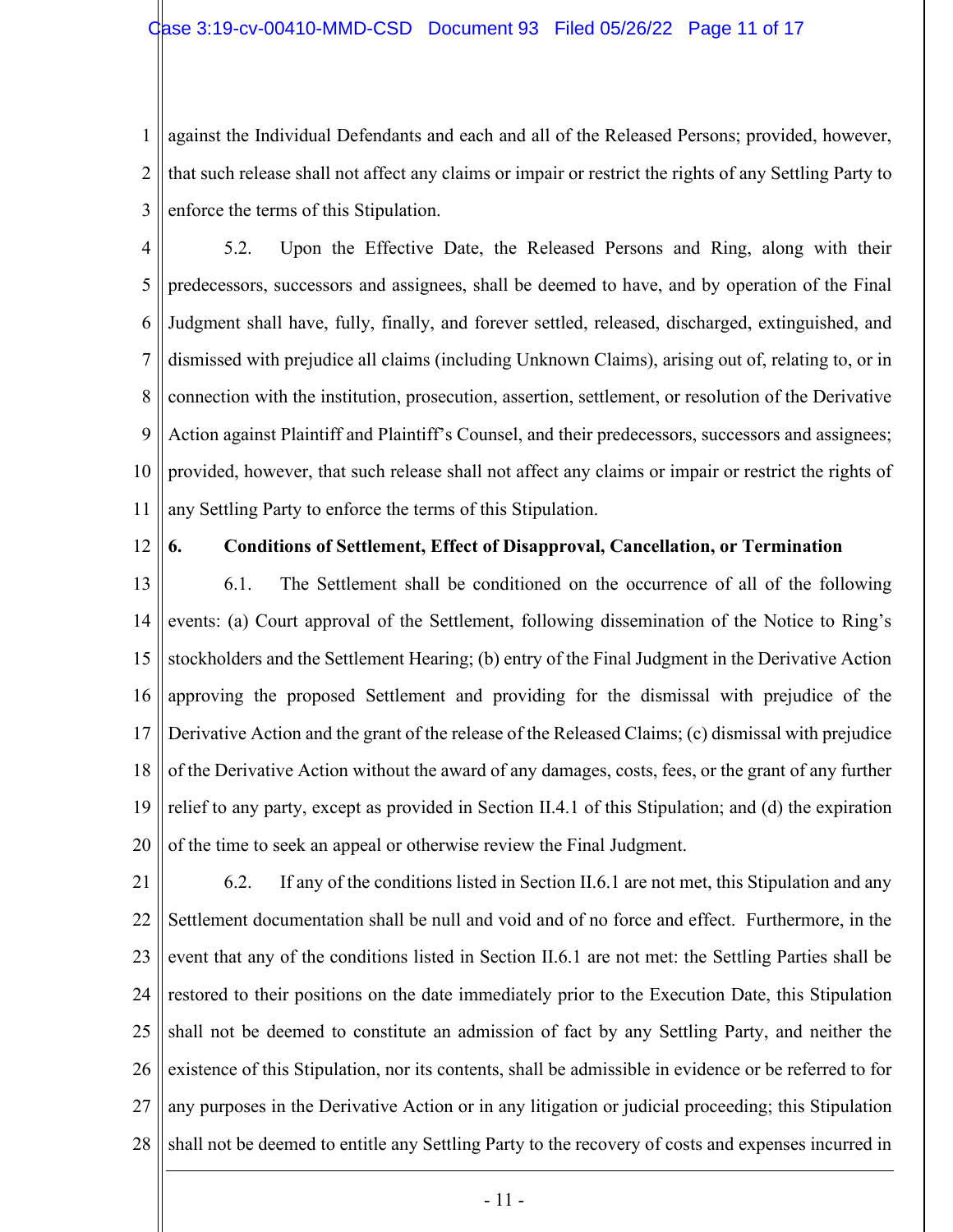1 2 3 connection with the intended implementation of the Settlement, except as provided in Section II.4 of this Stipulation; and all releases delivered in connection with this Stipulation shall be null and void.

#### 4 **7. Dismissal of the Derivative Action**

5 6 7 7.1. If the Court approves the Settlement, the Settling Parties shall promptly request that the Court enter the proposed Final Judgment, substantially in the form attached hereto as Exhibit C.

8

## **8. The Stipulation Is Not an Admission**

9 10 11 12 13 14 15 16 17 18 19 8.1. This Stipulation reflects, among other things, the compromise and settlement of disputed claims among the Settling Parties hereto, and neither this Stipulation nor the releases given herein, nor any consideration, nor any actions taken to carry out this Stipulation, are intended to be, nor may they be deemed or construed to be, an admission or concession of liability (or lack thereof), or the validity of any claim, or defense, or of any point of fact or law on the part of any Settling Party hereto regarding those facts that have been or might have been alleged in the Derivative Action or in any other proceeding. Defendants and the Released Persons may file the Stipulation and/or Final Judgment in any action that has been or may be brought against them in order to support a claim or defense based on principles of res judicata, collateral estoppel, release, good faith settlement, judgment bar or reduction, or any other theory of claim preclusion or issue preclusion or similar defense or counterclaim.

20

## **9. Miscellaneous Provisions**

21 22 23 24 9.1. The Settling Parties acknowledge that it is their intent to consummate the terms and conditions of this Stipulation and agree to cooperate to the extent reasonably necessary to effectuate and implement all terms and conditions of the Stipulation and to exercise their best efforts to accomplish the terms and conditions of the Stipulation expeditiously.

25 26 27 9.2. The Settling Parties agree that the terms of this Stipulation and the Settlement were negotiated in good faith by the Settling Parties and reflect a Settlement that was reached voluntarily after consultation with competent legal counsel. The Settling Parties reserve their

28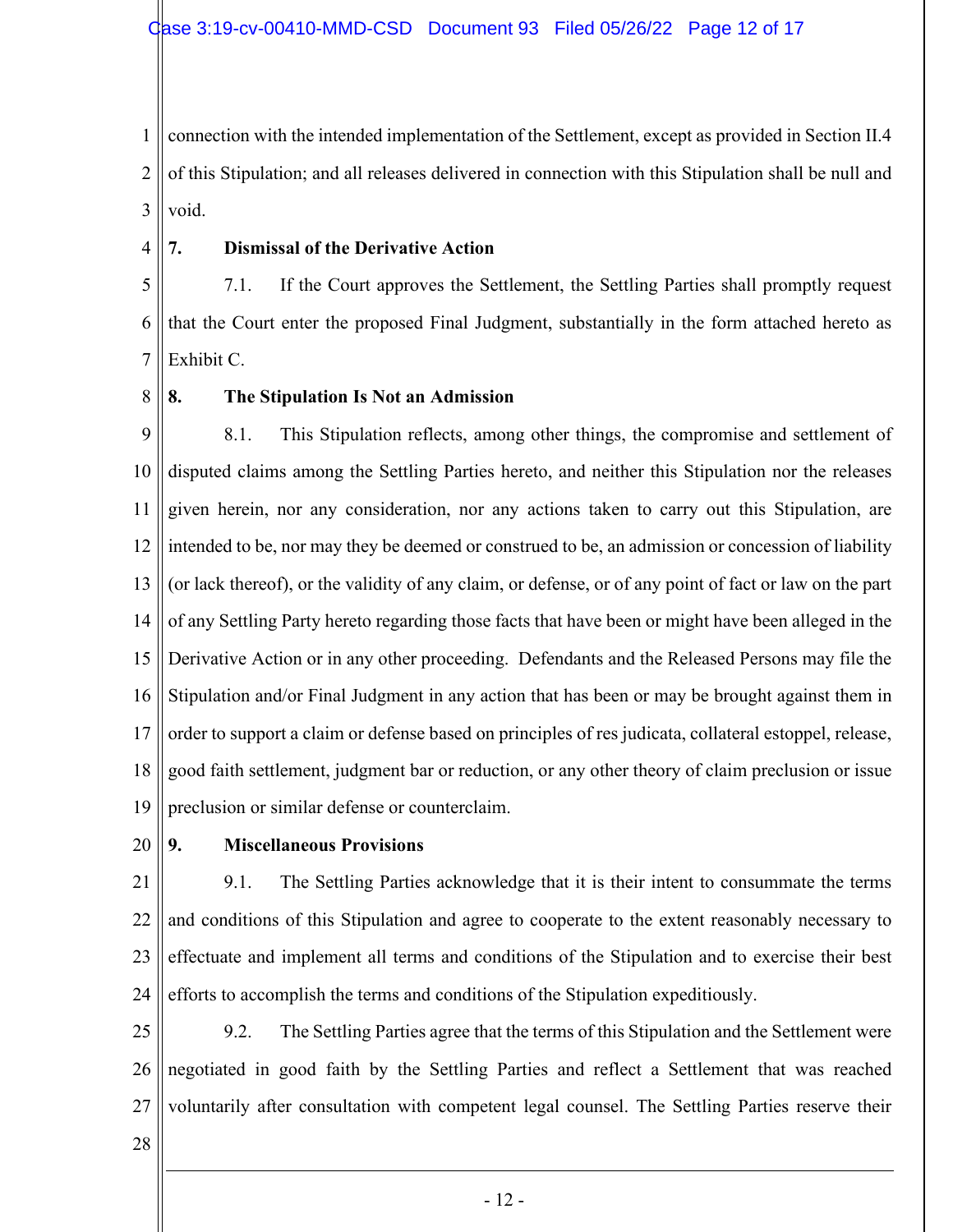1 2 rights to rebut, in a manner that such Settling Party determines to be appropriate, any contention made in any public forum that the Derivative Action was brought or defended in bad faith.

3 4 9.3. This Stipulation shall be deemed to have been mutually prepared by the Settling Parties hereto and shall not be construed against any of them by reason of authorship.

5 6 7 8 9 9.4. This Stipulation may be executed in one or more counterparts, each of which shall be deemed to be an original and all of which shall constitute one and the same document. Any signature to the Stipulation by means of facsimile or electronically scanned and sent via email shall be treated in all manner and respects as an original signature and shall be considered to have the same binding legal effect as if it were the original signed version thereof.

10 11 9.5. All Persons executing this Stipulation thereby represent that they have been authorized and empowered to do so.

- 12 13 14 9.6. Plaintiff and Plaintiff's Counsel represent and warrant that none of Plaintiff's claims referred to in this Stipulation or that could have been alleged in the Derivative Action have been assigned, encumbered, or in any manner transferred in whole or in part.
- 15 16 17 18 19 20 21 9.7. This Stipulation embodies and represents the full agreement of the Settling Parties and supersedes any and all prior agreements and understandings relating to the subject matter hereof between or among any of the Settling Parties hereto. This Stipulation shall not be modified or amended, nor shall any provision of this Stipulation be deemed waived, unless such modification, amendment, or waiver is in writing and executed by or on behalf of the Settling Parties. The waiver by any Settling Party of any provision or the breach of this Stipulation shall not be deemed a waiver of any other provision or breach of this Stipulation.
- 22 23 24 25 26 27 9.8. If any provision of this Stipulation is held to be unlawful, invalid, or unenforceable: (i) such provision will be fully severable; (ii) this Stipulation will be construed and enforced as if such unlawful, invalid, or unenforceable provision had never comprised a part of this Stipulation; and (iii) the remaining provisions of this Stipulation will remain in full force and effect and will not be affected by the unlawful, invalid, or unenforceable provision or by its severance from this Stipulation, except that in no event will this Stipulation or any part thereof be enforceable if any

28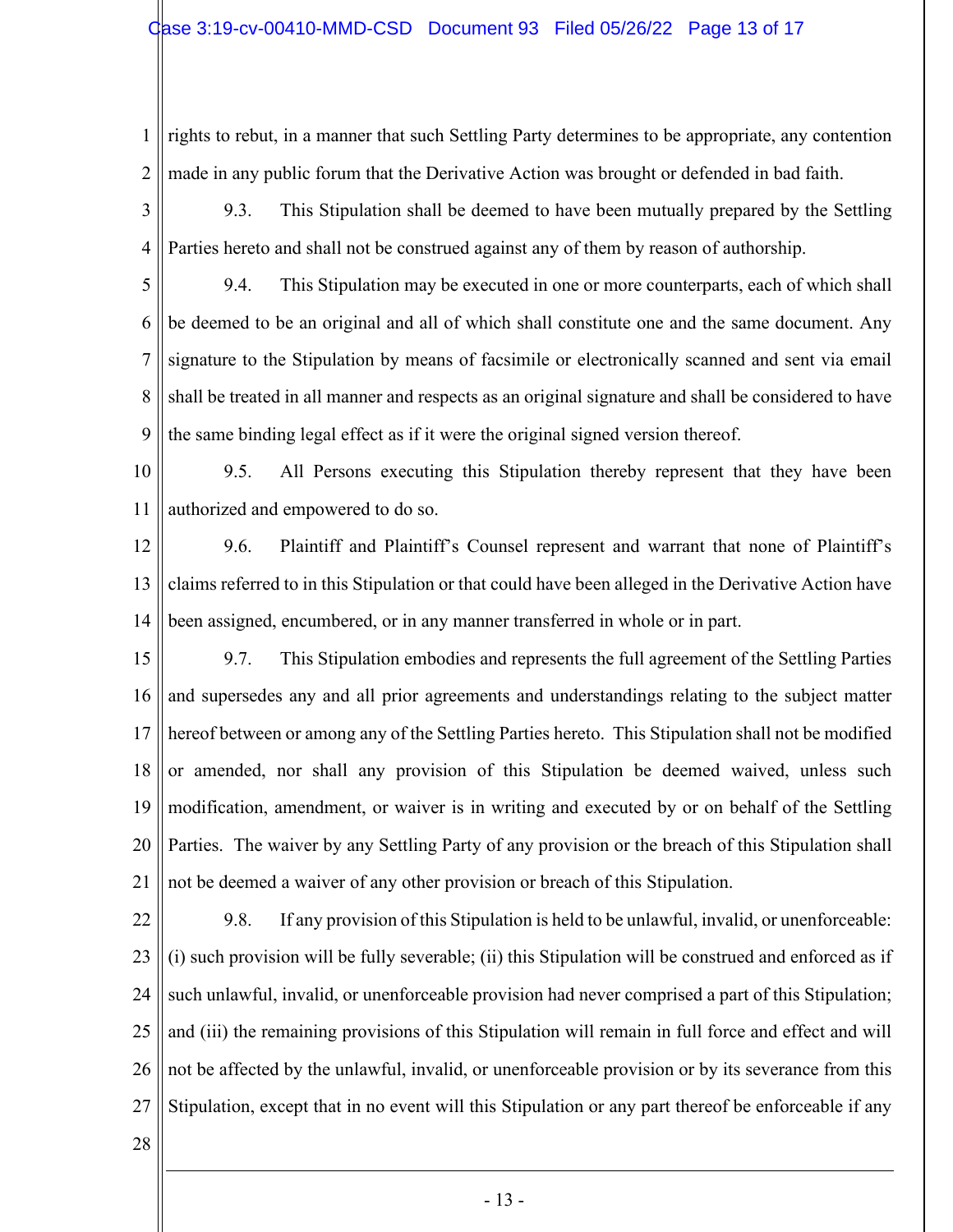1 2 of Sections II.1.9, II.1.10, II.1.11, II.1.14, II.5.1 or II.5.2 are found to be unlawful, invalid, or unenforceable.

3 4 9.9. This Stipulation shall be binding upon, and inure to the benefit of, the successors and assigns of the Settling Parties.

5 6 7 8 9 10 11 12 13 9.10. Notwithstanding the entry of the Final Judgment, the Court shall retain jurisdiction with respect to the implementation, enforcement, and interpretation of the terms of the Stipulation. All Settling Parties submit to the exclusive jurisdiction of the Court (or any other state or federal court in the State of Nevada should the Court lack subject matter jurisdiction) for purposes of implementing, enforcing, and interpreting the Stipulation. With respect to such action, each Settling Party irrevocably and unconditionally: (i) consents to the personal jurisdiction in the State of Nevada; (ii) waives any objection to venue in the State of Nevada and any claim that Nevada is an inconvenient forum; and (iii) consents to service of process by registered or certified mail directed to the undersigned counsel.

14 15 16 9.11. The construction and interpretation of this Stipulation shall be governed by and construed in accordance with the laws of the State of Nevada and without regard to the laws that might otherwise govern under principles of conflicts of law applicable hereto.

17 18 19 9.12. Without further order of the Court, the Settling Parties hereto may agree to reasonable extensions of time to carry out any of the provisions in Section II.2 of the Stipulation. IN WITNESS WHEREOF, it is hereby agreed by the undersigned as of the date noted

20 21 22 23 24 25 26 27 28 above. **Dated: May 26, 2022 THE O'MARA LAW FIRM, P.C.** /s/ David C. O'Mara \_\_\_\_\_\_\_\_\_\_\_\_ David C. O'Mara (NV Bar 8599) 311 E. Liberty St. Reno, NV 89501 Tel: (775) 323-1321 [david@omaralaw.net](mailto:david@omaralaw.net)  *Admitted Pro Hac Vice:*  **Dated: May 26, 2022** Tel: (702) 550-4440

# **DICKINSON WRIGHT PLLC**

*/s/ Michael N. Feder*\_\_\_\_\_\_\_\_\_\_\_\_\_ Michael N. Feder (NV Bar 7332) 3883 Howard Hughes Pkwy., Suite 800 Las Vegas, Nevada 89169 [mfeder@dickinson-wright.com](mailto:mfeder@dickinson-wright.com)

*Admitted Pro Hac Vice:*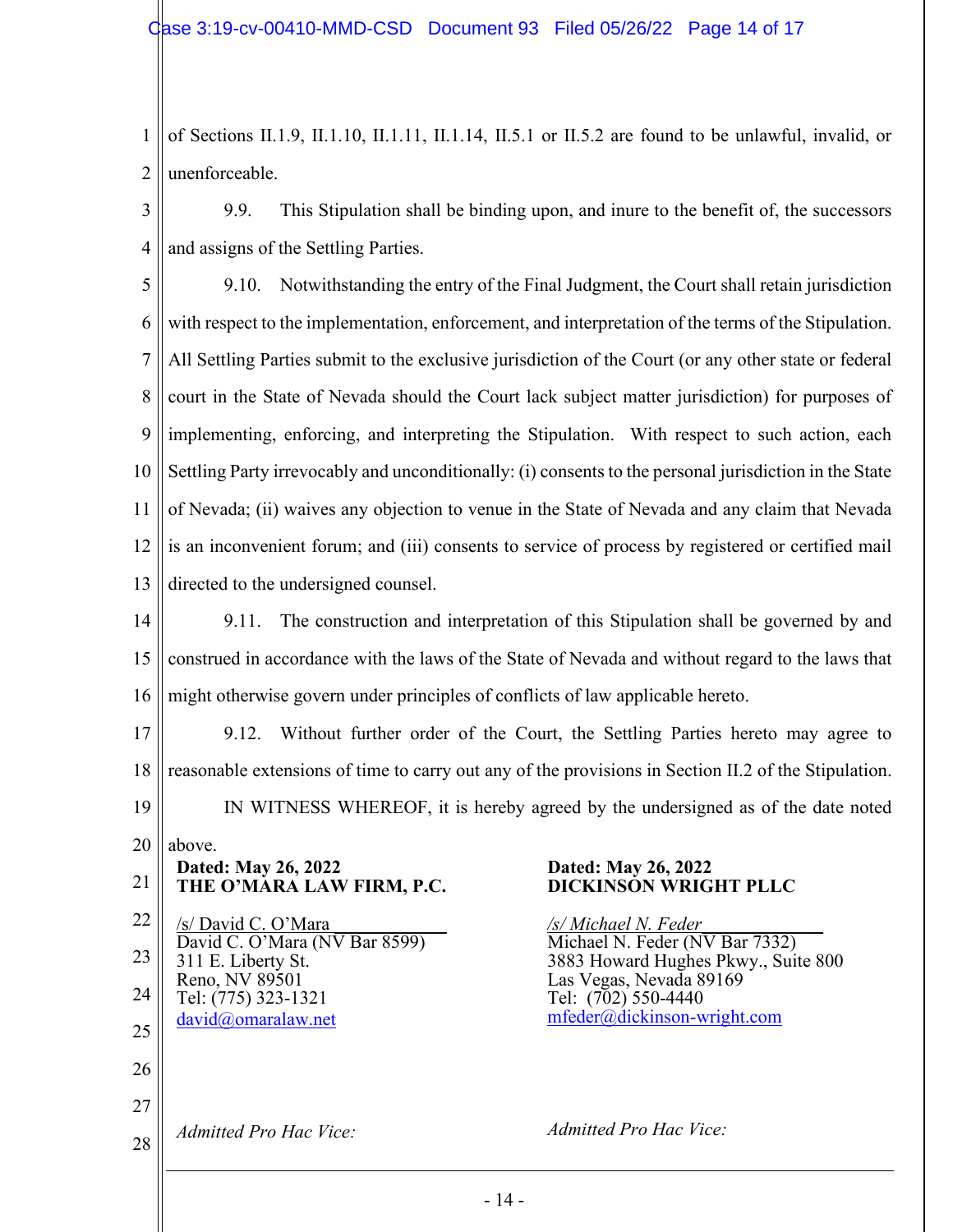## Case 3:19-cv-00410-MMD-CSD Document 93 Filed 05/26/22 Page 15 of 17

 $\mathbb{I}$ 

| $\mathbf{1}$   | <b>NEWMAN FERRARA LLP</b>                                                                                                             | <b>COKINOS   YOUNG</b>                                                |  |
|----------------|---------------------------------------------------------------------------------------------------------------------------------------|-----------------------------------------------------------------------|--|
| $\sqrt{2}$     | Jeffrey M. Norton<br>Benjamin D. Baker<br>1250 Broadway, 27th Floor<br>New York, NY 10001<br>Tel: (212) 619-5400<br>jnorton@nfllp.com | Cory Curtis<br>Four Houston Center<br>1221 Lamar, 16th Fl.            |  |
| $\overline{3}$ |                                                                                                                                       | Houston, Texas 77010<br>Tel: (713) 535-5500<br>ccurtis@cokinoslaw.com |  |
| $\overline{4}$ |                                                                                                                                       |                                                                       |  |
| 5              | Attorneys for Plaintiff                                                                                                               | <b>Attorneys for Defendants</b>                                       |  |
| 6              |                                                                                                                                       |                                                                       |  |
| $\overline{7}$ |                                                                                                                                       |                                                                       |  |
| 8              |                                                                                                                                       |                                                                       |  |
| 9              |                                                                                                                                       |                                                                       |  |
| 10             |                                                                                                                                       |                                                                       |  |
| 11             |                                                                                                                                       |                                                                       |  |
| 12             |                                                                                                                                       |                                                                       |  |
| 13             |                                                                                                                                       |                                                                       |  |
| 14             |                                                                                                                                       |                                                                       |  |
| 15             |                                                                                                                                       |                                                                       |  |
| 16             |                                                                                                                                       |                                                                       |  |
| 17             |                                                                                                                                       |                                                                       |  |
| 18             |                                                                                                                                       |                                                                       |  |
| 19             |                                                                                                                                       |                                                                       |  |
| 20             |                                                                                                                                       |                                                                       |  |
| 21             |                                                                                                                                       |                                                                       |  |
| 22             |                                                                                                                                       |                                                                       |  |
| 23             |                                                                                                                                       |                                                                       |  |
| 24             |                                                                                                                                       |                                                                       |  |
| 25             |                                                                                                                                       |                                                                       |  |
| 26<br>27       |                                                                                                                                       |                                                                       |  |
| 28             |                                                                                                                                       |                                                                       |  |
|                |                                                                                                                                       |                                                                       |  |
|                |                                                                                                                                       | $-15-$                                                                |  |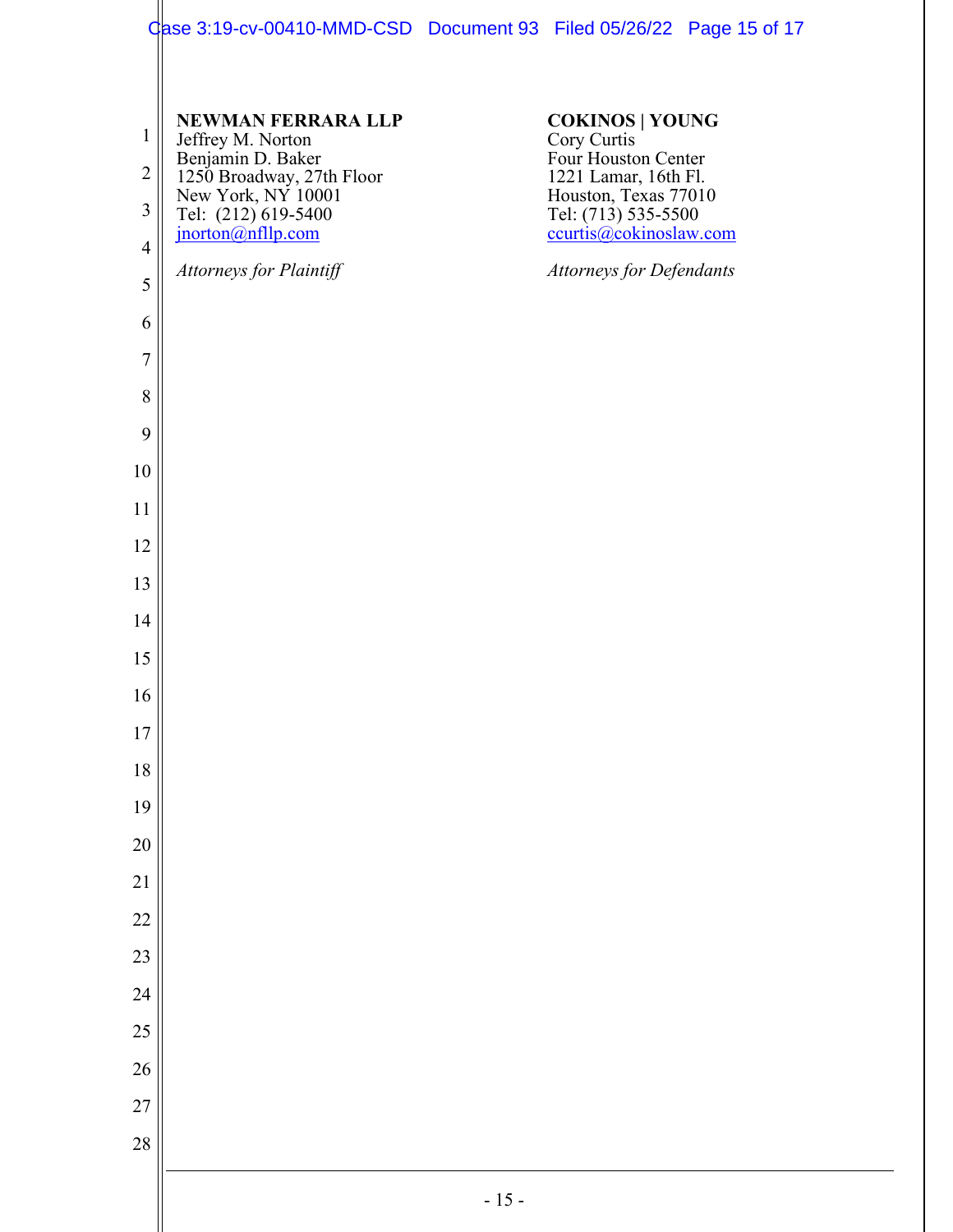|                | Case 3:19-cv-00410-MMD-CSD Document 93 Filed 05/26/22 Page 16 of 17                                 |  |  |  |  |
|----------------|-----------------------------------------------------------------------------------------------------|--|--|--|--|
|                |                                                                                                     |  |  |  |  |
| $\mathbf{1}$   | <b>CERTIFICATE OF SERVICE</b>                                                                       |  |  |  |  |
| $\overline{2}$ | I hereby certify that I am an employee of The O'Mara Law Firm, P.C., 311 E. Liberty                 |  |  |  |  |
| $\mathfrak{Z}$ | Street, Reno, Nevada 89501, and on this date the foregoing pleading was filed electronically via    |  |  |  |  |
| $\overline{4}$ | the court's ECF system which sent notification of such filing to counsel of record for all parties. |  |  |  |  |
| 5              | DATED: May 26, 2022<br>/s/ Bryan Snyder                                                             |  |  |  |  |
| 6              | BRYAN SNYDER                                                                                        |  |  |  |  |
| $\overline{7}$ |                                                                                                     |  |  |  |  |
| 8              |                                                                                                     |  |  |  |  |
| 9              |                                                                                                     |  |  |  |  |
| 10<br>11       |                                                                                                     |  |  |  |  |
| 12             |                                                                                                     |  |  |  |  |
| 13             |                                                                                                     |  |  |  |  |
| 14             |                                                                                                     |  |  |  |  |
| 15             |                                                                                                     |  |  |  |  |
| 16             |                                                                                                     |  |  |  |  |
| 17             |                                                                                                     |  |  |  |  |
| 18             |                                                                                                     |  |  |  |  |
| 19             |                                                                                                     |  |  |  |  |
| 20             |                                                                                                     |  |  |  |  |
| $21$           |                                                                                                     |  |  |  |  |
| 22             |                                                                                                     |  |  |  |  |
| 23             |                                                                                                     |  |  |  |  |
| 24             |                                                                                                     |  |  |  |  |
| 25             |                                                                                                     |  |  |  |  |
| 26             |                                                                                                     |  |  |  |  |
| 27             |                                                                                                     |  |  |  |  |
| 28             |                                                                                                     |  |  |  |  |
|                | $-16-$                                                                                              |  |  |  |  |